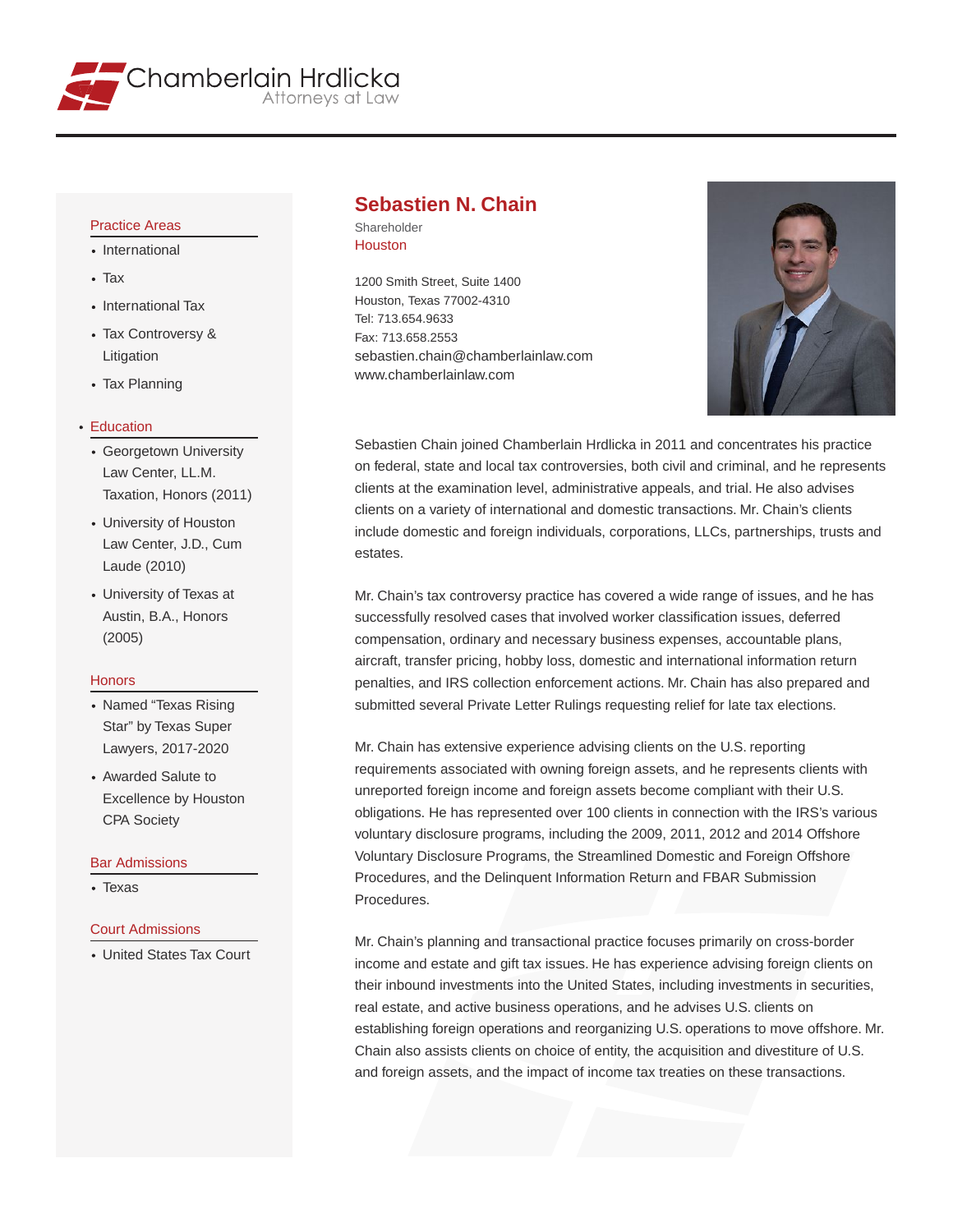

## **Sebastien N. Chain, Continued**

Mr. Chain is a frequent lecturer on international compliance requirements associated with owning foreign assets, including FATCA and FIRPTA, and he routinely speaks for the Texas and Houston Societies of CPAs and is an active member in the Tax Section, American Bar Association.

### **Tax Court Litigation**

- *Makric Enterprises, Inc. v. Commissioner of Internal Revenue,* Docket No. 16-60410 (5th Cir. 2017)
- *Levine v. Commissioner*, Tax Court Docket No. 022442-15
- *Quality Trucking, Inc. v. Commissioner*, Tax Court Docket No. 001710-15L
- *Estate of Gladys N. Bishop v. Commissioner*, Tax Court Docket No. 12598-14L
- *Haden v. Commissioner*, Tax Court Docket No. 000991-14L
- *Haden v. Commissioner*, Tax Court Docket No. 018974-12L
- *Makric Enterprises, Inc. v. Commissioner*, Tax Court Docket No. 001017-13
- *Cornerstone Mortgage Company, Inc. v. Commissioner*, Tax Court Docket No. 028514-11

## **IRS Administrative Rulings**

- IRS Private Letter Ruling 201535010 (ruling granting taxpayer an extension under 9100 regulations to make favorable entity classification elections for 12 foreign subsidiaries)
- IRS Private Letter Ruling 127343-13 (ruling allowing taxpayer to rectify tax non-compliance related to Canadian registered retirement savings plan)

### **Seminars and Presentations**

- *Hurricane Harvey: Advising Clients Through the Flood of Legal and Tax Issues,* Presented at Chamberlain Hrdlicka 40th Annual Tax and Business Planning Seminar, November 16, 2017
- *Voluntary Disclosures for Clients with Unreported Foreign Activities,* Presented to Sol Schwartz & Associates PC, CPAs, August 16, 2017
- *Big Brother 2017: Update on US Foreign Reporting,* Presented at Houston CPA Society 2017 CPE Tax Expo, January 9, 2017
- *Roadmap for Dealing with Clients Having International Investments*, Presented at Chamberlain Hrdlicka Annual Tax and Business Seminar, November 2016
- *What Every Accountant Needs to Know About Cross-Border Taxation*, Presented at Chamberlain Hrdlicka Tax Forum, August 2016
- *International Compliance Footfaults & IRS Enforcement Priorities,* Presented to San Antonio CPA Society and Instituto de Contadores Publicos de Neuvo Leon, Monterrey, July 28, 2016
- *Captive Insurance Companies After the 2015 Appropriations Bill: Still Viable or on Life Support?*, Presented to Society of Financial Service Professionals – Advance Education Seminar, May 6, 2016
- *Employee vs. Independent Contractor: Case Study For TX Community Health Centers*, Texas Council of Community Centers CFO Consortium, April 28, 2016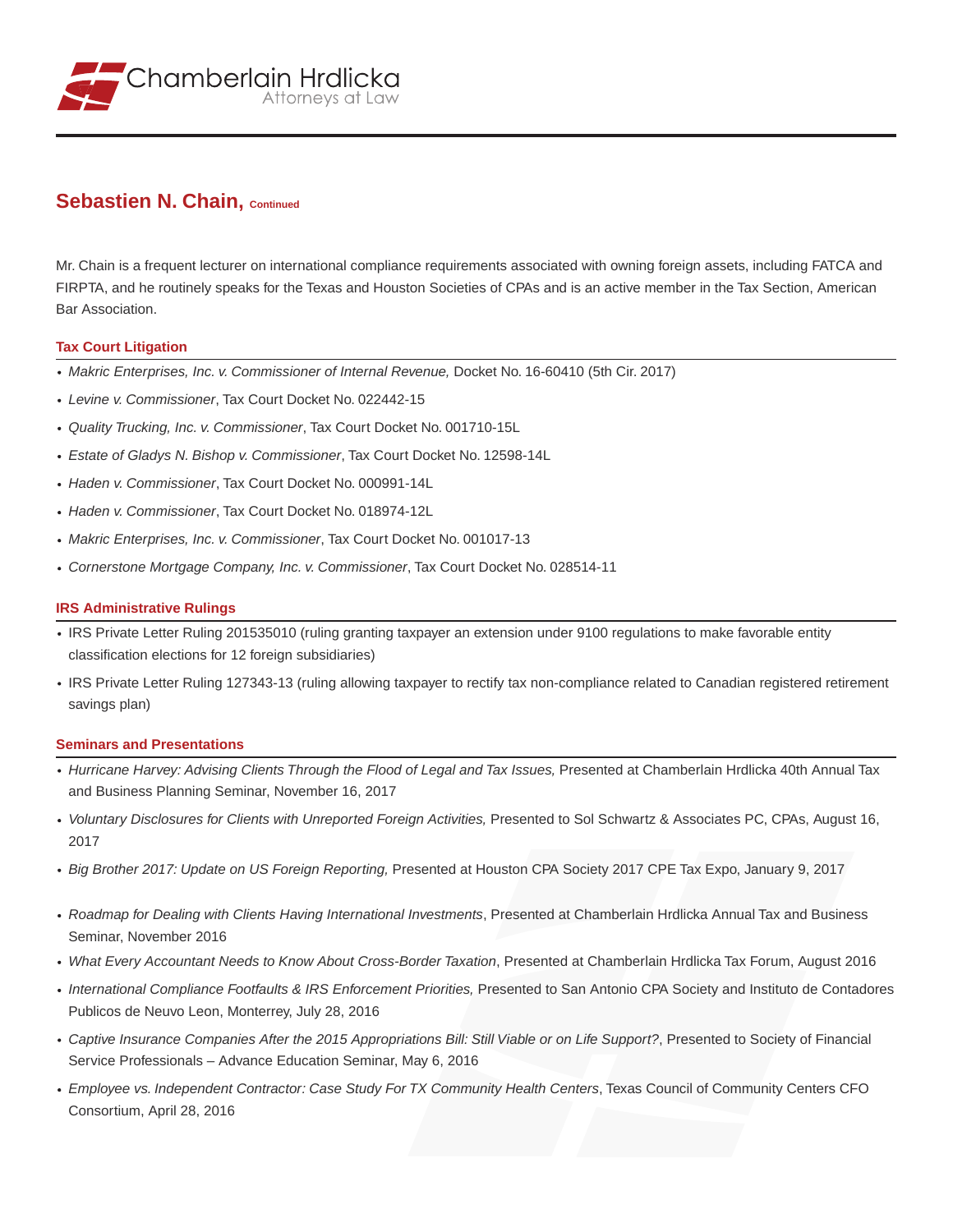

# **Sebastien N. Chain, Continued**

- *Employee v. Independent Contractor: A Case Study for Texas Community Health Centers,* Presented at the Texas Council Risk Management Fund – Employment Law Workshop, January 29, 2016
- *Big Brother 2016: US Foreign Reporting*, Presented at Houston CPA Society 26th Annual CPE Tax Expo, January 11, 2016
- *Captive Insurance Companies: The Do's And Don'ts (Or Something Else)*, Presented at Chamberlain Hrdlicka Annual Tax and Business Planning Seminar, November 16, 2015
- *Protect Yourself: The Crackdown on Foreign assets in the United States*, Presented to GLO CPAs, LLP, October 21, 2015
- *Common International Tax Issues*, Presented to Frost Banking International Private Banking Group, August 14, 2015
- *Options for Taxpayers with Undisclosed Foreign Assets*, Presented to GBH CPAs, PC, April 30, 2015
- *FATCA: A New Era,* Presented at Houston CPA Society's 24th Annual CPE Tax Expo, January 2014
- *Tax Basics for Buying and Selling Oil and Gas Interests*, Presented at Chamberlain, Hrdlicka, White, Williams & Aughtry's Annual Tax & Business Planning Seminar, December 2013
- *Foreign Reporting and FATCA: What You Should Know,* Presented at Houston CPA Society, Bay Area Satellite Group, June 2013.
- *Basic Federal Income Tax Issues in Oil & Gas Operations and Transactions*, Presented at Houston CPA Society's 24th Annual Spring Accounting Expo, May 2013.
- *Obama or Romney…Doesn't Matter, FATCA's Coming and It's Time to Prepare*, presented at Chamberlain, Hrdlicka, White, William & Aughtry's Annual Tax & Business Planning Seminar, November 2012.
- *Taxation of Professional Athletes*, presented to the Houston CPA Society, September 2012.
- *International Tax Reporting: The IRS Wants More Reading Material, and Taxpayers Are the Bookstore*, presented at 2012 Rio Grande Valley Chapter's Business & Industry Symposium.
- *Foreign Filing Footfaults*, presented at 2012 Chamberlain, Hrdlicka Houston Monthly Tax Forum.

### **Seminars and Presentations**

- Chamberlain Hrdlicka's 43rd Annual Tax and Business Planning Seminar is virtual for 2021! 43rd Annual Tax and Business Planning Virtual Seminar is on November 2-4, 2021 November 4, 2021
- Chamberlain Hrdlicka Virtual Annual Tax and Business Planning Seminar for 2020 November 10, 2020
- Chamberlain Hrdlicka Laredo Tax Controversy, Tax, and Business Planning Seminar 2020 February 13, 2020
- Chamberlain Hrdlicka 2nd Annual San Antonio Tax and Business Planning Seminar Wyndham San Antonio Riverwalk, November 6, 2019
- Chamberlain Hrdlicka 42nd Annual Houston Tax and Business Planning Seminar Norris Conference Center at City Centre, October 30, 2019